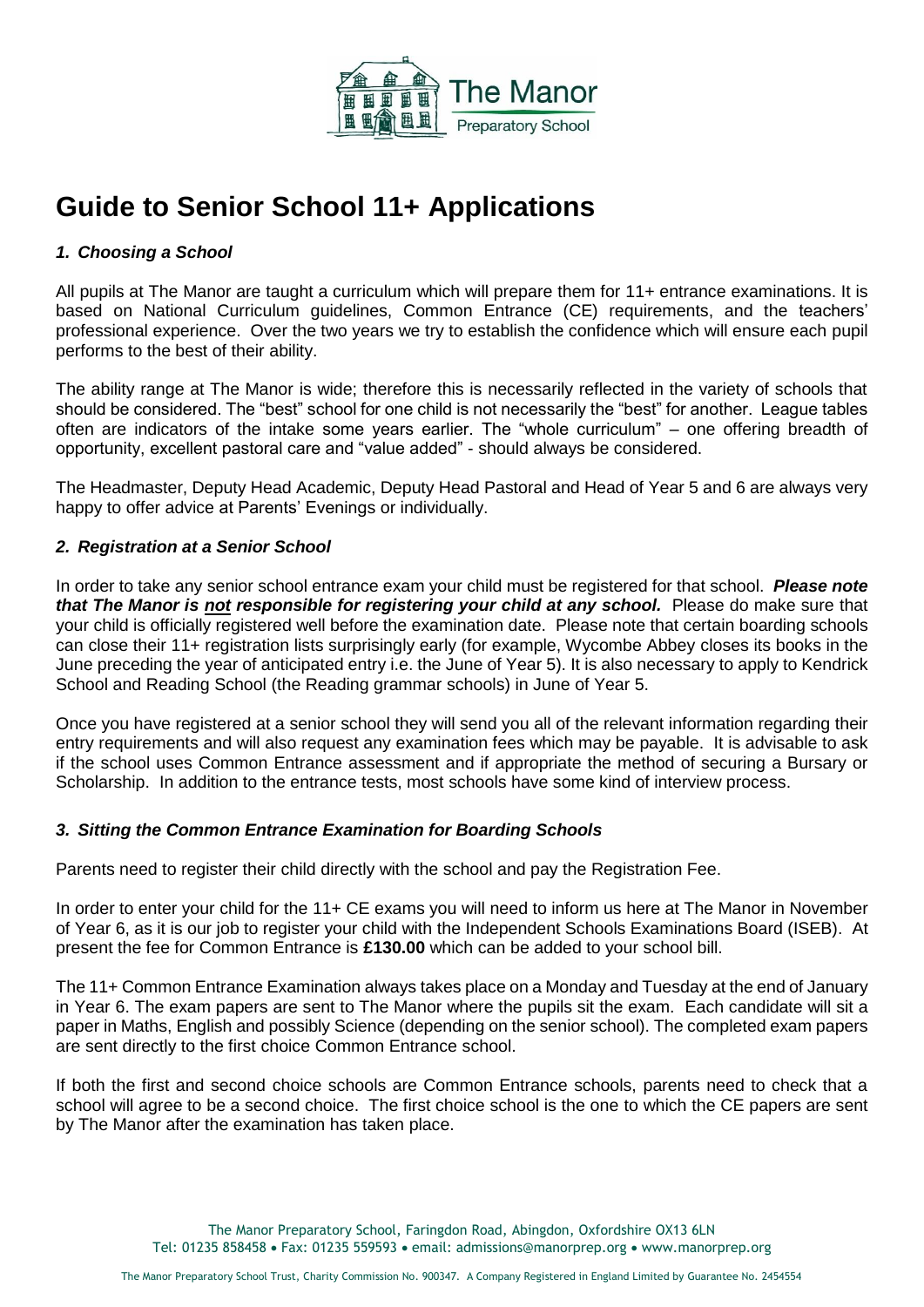#### *4. Sitting other 11+ Entrance Examinations*

Local day schools usually set their own examination and communicate with each other to ensure their dates do not clash. The exams are usually, but not always, held on a Saturday at the senior school during the Autumn or early Spring Term of Year 6. **You need to register your child directly for each school you decide to apply to.**

#### *5. Scholarships and Bursaries*

Some schools are able to offer Bursaries based on financial need and/or academic ability. Many have Major and perhaps a couple of Minor Scholarships based on academic excellence. There are sometimes Music, Art, Drama or Sport awards. The values of awards vary each year as the senior schools adjust their policy and funds.

Some schools award scholarships directly from the results of the entrance examinations; others set up challenging interviews and further examination papers before or after the normal entrance examinations. Please check with your chosen schools about their current policy and practice. We ask parents to please keep The Manor informed of any scholarship applications.

#### *6. Keeping The Manor Informed of your Applications*

Towards the end of September of Year 6 we contact parents asking for confirmation of which senior schools they are applying to. We ask parents to please keep The Manor informed of any changes to applications as time goes on. These communications should be directed to Mr Neil Jackson as Head of Year 5 & 6 [\(njackson@manorprep.org\)](mailto:njackson@manorprep.org) and copied to Mrs Becky Goodwin [\(headsea@manorprep.org\)](mailto:headsea@manorprep.org).

#### *7. Results of Entrance Examinations*

Results of examinations set by non-CE schools are usually announced within 7-14 days. Results of the Common Entrance exams will reach the parents and The Manor within two weeks of the examination. Sometimes the results are not received simultaneously by school and parents, so we again ask parents to please keep The Manor informed.

## *8. After the Results of any 11+ Entrance Examination*

Once a pupil has been offered a place at any senior school the parents are asked to let the senior school know if they wish to accept or decline the offer.

If a pupil hears that they have been successful in an examination for their first choice school before sitting the exam for a second (or even third) choice school, the parents should, in normal circumstances, contact the second choice school and withdraw the candidate.

Some candidates may be put on a waiting list and this can lead to a definite offer at a later date. The sooner all parents accept or decline definite offers, the more quickly the waiting list can be sorted out. That said the final deadline for responses to offers from independent senior schools is not actually until the beginning of March of the year of entry.

We contact parents in March of Year 6 requesting completion of our 'Confirmation of Destination Senior School' online reply slip. This is our final request for confirmation of which school your child will be moving to in September and whether a scholarship/award has been taken up. If a final decision is made ahead of this, it is very helpful is we are kept informed.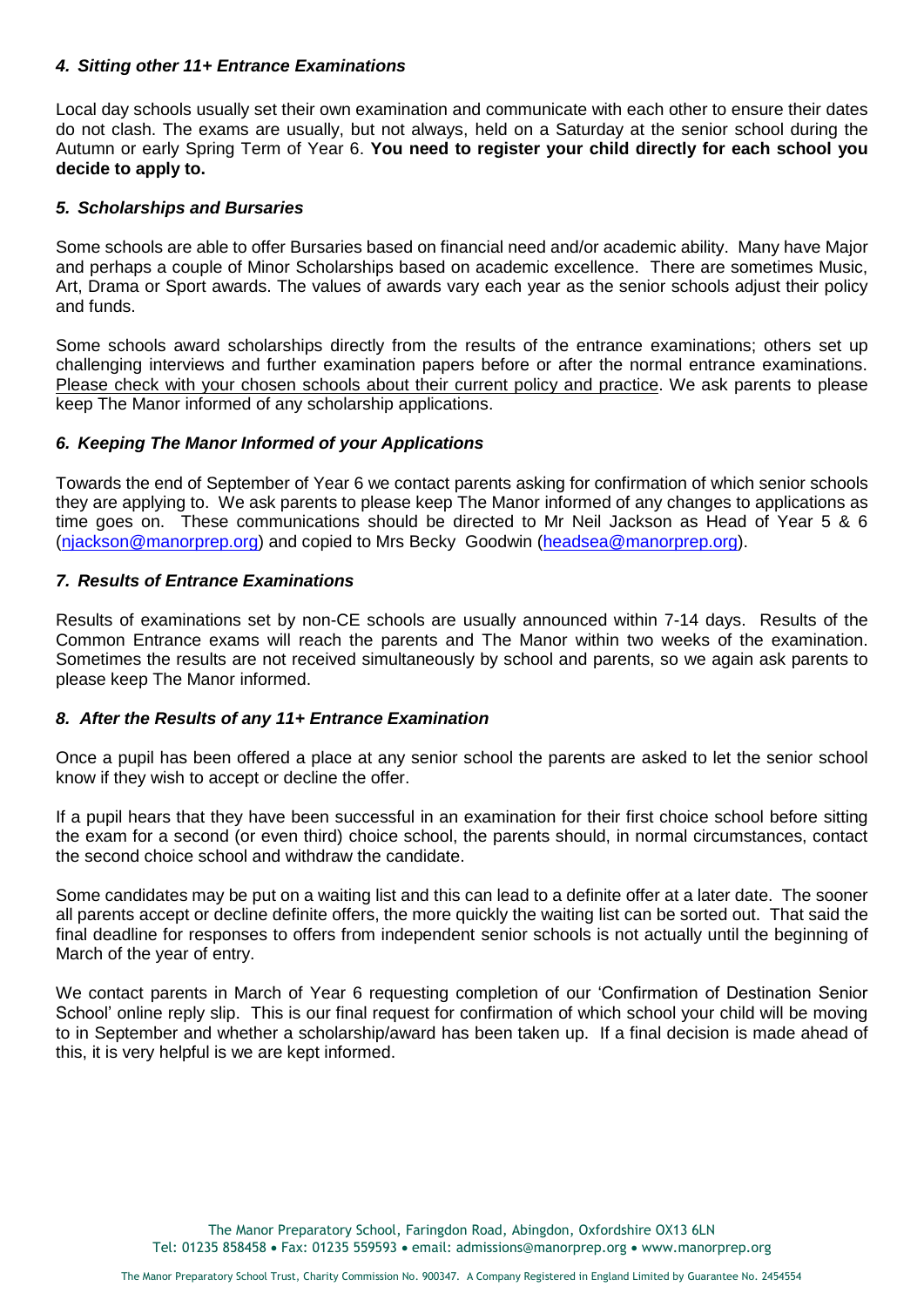

# SENIOR SCHOOLS WHICH USE COMMON ENTRANCE AT 11+ FOR ALL OR PART OF THEIR ENTRY PROCEDURE

**Benenden School Downe House School** Queen Anne's School Queenswood School Sherborne Girls School **St Mary's School St Swithun's School Westonbirt School Woldingham School** 

Cranbrook TN17 4AA United Kingdom Cold Ash, Thatcham RG18 9JJ United Kingdom 6 Henley Road, Caversham, Reading RG4 6DX United Kingdom Shepherd's Way, Brookmans Park, Hatfield AL9 6NS United Kingdom Bradford Road, Sherborne DT9 3QN United Kingdom 63 Curzon Street, Calne SN11 ODF United Kingdom Alresford Road, Winchester SO21 1HA United Kingdom Tetbury GL8 8QG United Kingdom Marden Park, Woldingham CR3 7YA United Kingdom

*Taken from the ISEB website 05.08.2021*

**Please contact schools directly for advice on their entry procedure.**

# **Senior School Open Days Autumn Term 2021**

The Manor Preparatory School, Faringdon Road, Abingdon, Oxfordshire OX13 6LN Tel: 01235 858458 Fax: 01235 559593 email: [admissions@manorprep.org](mailto:registrar@manorprep.org) [www.manorprep.org](http://www.manorprep.org/)

The Manor Preparatory School Trust, Charity Commission No. 900347. A Company Registered in England Limited by Guarantee No. 2454554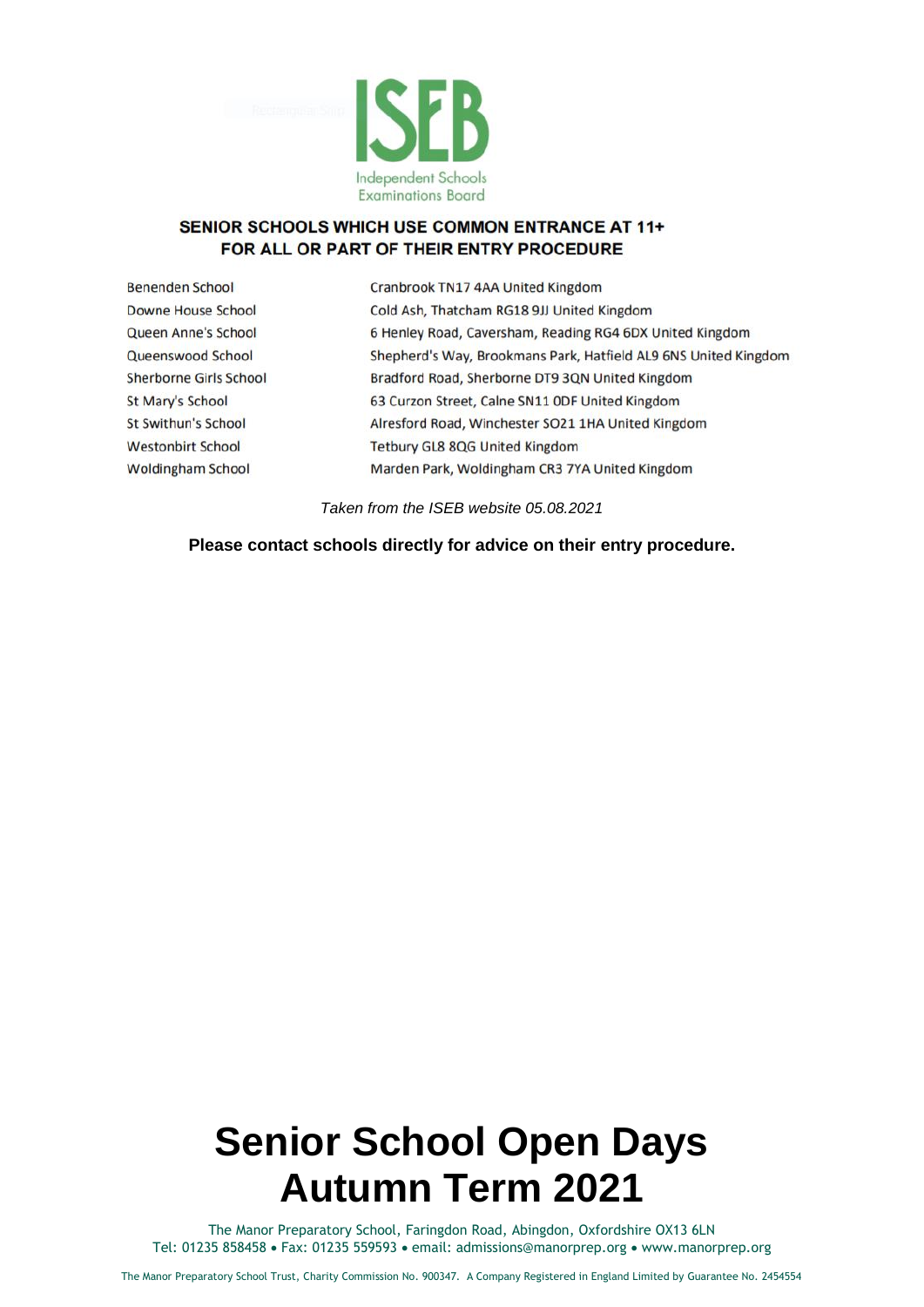*Dates taken from school websites in September 2021.* 

*PLEASE NOTE: Due to COVID-19, schools are approaching Open Days in a variety of different ways and in many cases pre-booking is necessary. Please check individual school websites to confirm options and dates as well as to find out about booking procedures.*

**Abingdon School** Saturday 2 October 2021

# **Bloxham School, Oxford**

Saturday 24 September 2021, Saturday 9 October 2021

**Cheltenham Ladies' College, Cheltenham** Thursday 7 October 2021 (virtual) Friday 3 December 2021

**Cokethorpe School, Witney** Saturday 9 October 2021 Virtual tours available on request

**Cranford House, Moulsford** Saturday 9 October 2021

#### **Dean Close, Cheltenham**

Virtual Tour and Meet the Head video available on website In person tours available on request

**d'Overbroeck's, Oxford**

Saturday 9 October 2021

## **Downe House, Thatcham**

Saturday 11 September 2021 and Saturday 13 November 2021

# **Headington School, Oxford**

Saturday 2 October 2021 Meet the Headmistress – Monday 24 September (Virtual)

**Leighton Park School, Reading** Saturday 25 September 2021

**Magdalen College School, Oxford** Saturday 18 September 2021

#### **Malvern St. James, Malvern** Saturday 9 October 2021

**Our Lady's, Abingdon** Saturday 25 September 2021, Wednesday 24 November 2021

#### **Oxford High School, Oxford** Saturday 25 September 2021

**Pangbourne College, Pangbourne** Saturday 18 September 2021, Saturday 16 October 2021

**Queen Anne's School, Caversham** Saturday 11 September 2021, Friday 19 November 2021

> The Manor Preparatory School, Faringdon Road, Abingdon, Oxfordshire OX13 6LN Tel: 01235 858458 Fax: 01235 559593 email: [admissions@manorprep.org](mailto:registrar@manorprep.org) [www.manorprep.org](http://www.manorprep.org/)